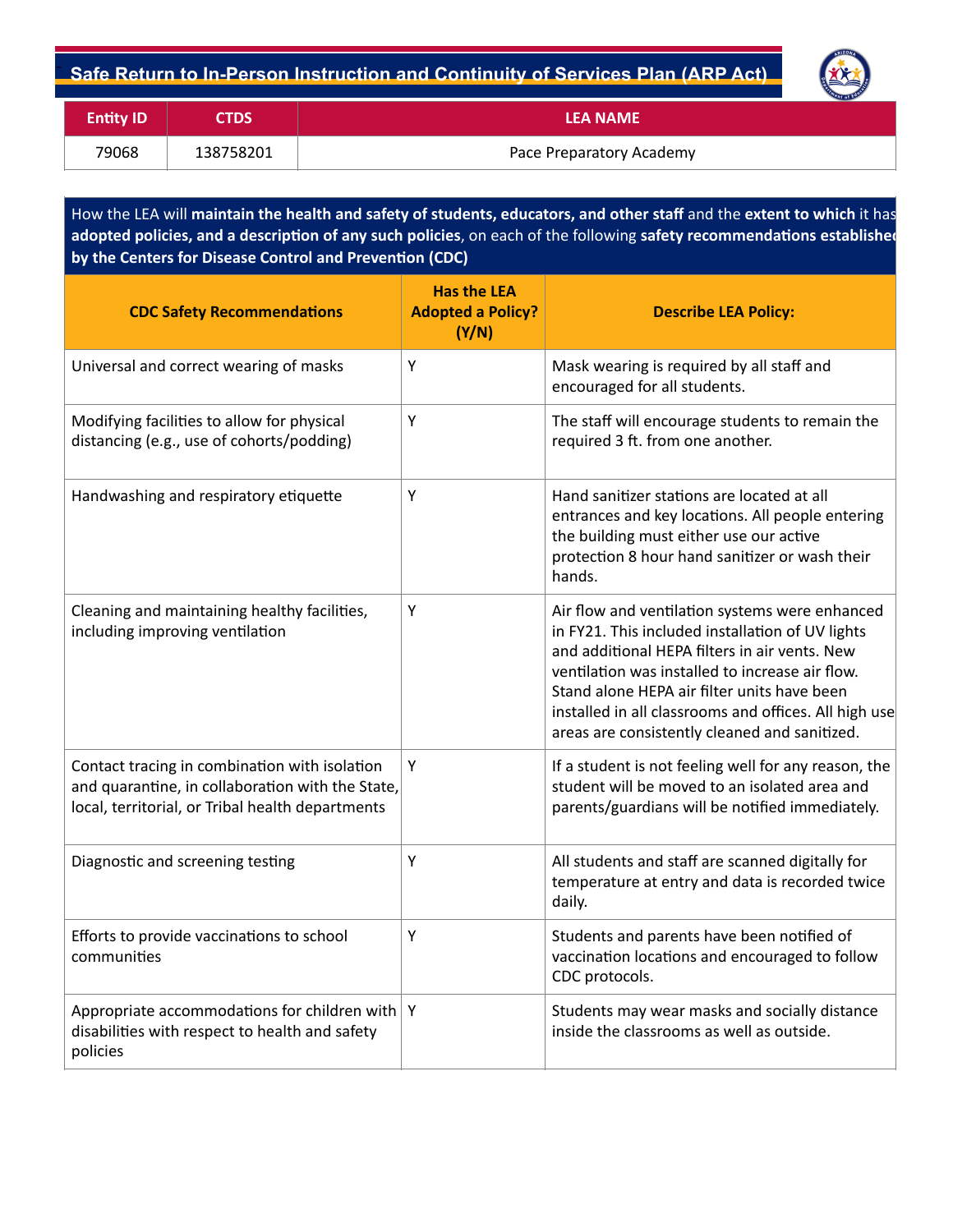## **Safe Return to In-Person Instruction and Continuity of Services Plan (ARP Act)** - Coordination with State and local health



officials

Yavapai County and the surrounding areas. When the school is notified that a student has a positive COVID test that information is relayed to our local health agency, Yavapai County Health **Services** 

How the LEA will ensure **continuity of services**, including but not limited to services to address students' academic needs and students' and staff social, emotional, mental health, and other needs, which may include student health **and food services**

## **How the LEA will Ensure Continuity of Services?**

The school will be in person and if needed can provide online classes.

| <b>Students' Needs:</b>                                             |                                                                                                                                                                                                                                                                                                                                                                                                                                                                                                                      |  |  |  |
|---------------------------------------------------------------------|----------------------------------------------------------------------------------------------------------------------------------------------------------------------------------------------------------------------------------------------------------------------------------------------------------------------------------------------------------------------------------------------------------------------------------------------------------------------------------------------------------------------|--|--|--|
| Academic Needs                                                      | Consistent instruction in all subject areas working toward mastery.                                                                                                                                                                                                                                                                                                                                                                                                                                                  |  |  |  |
| Social, Emotional and Mental Health Needs                           | A number of programs have been established to address the SEL of<br>students. This includes promoting greater awareness of mental<br>health, providing preventative strategies and communication<br>channels for students to communicate their needs. Lessons provided<br>by the SEL platform Rethink Ed is used on a weekly basis to create a<br>healthier environment. Staff have also received training in the<br>Neurosequential Model in Education to help students identify and<br>manage their dysregulation. |  |  |  |
| Other Needs (which may include student health<br>and food services) | Providing the necessary PPE and sanitization supplies for students.                                                                                                                                                                                                                                                                                                                                                                                                                                                  |  |  |  |
| <b>Staff Needs:</b>                                                 |                                                                                                                                                                                                                                                                                                                                                                                                                                                                                                                      |  |  |  |
| Social, Emotional and Mental Health Needs                           | Staff has received training in the Neurosequential Model in Education<br>to help identify and manage students and their own dysregulation.                                                                                                                                                                                                                                                                                                                                                                           |  |  |  |
| <b>Other Needs</b>                                                  | Providing the necessary PPE and sanitization supplies for staff.                                                                                                                                                                                                                                                                                                                                                                                                                                                     |  |  |  |

The LEA must regularly, but no less frequently than every six months (taking into consideration the timing of significan changes to CDC guidance on reopening schools), review and, as appropriate, revise its plan for the safe return to inperson instruction and continuity of services through September 30, 2023

| <b>Date of Revision</b>              | July 15, 2021                                                                                                                                                                                                   |
|--------------------------------------|-----------------------------------------------------------------------------------------------------------------------------------------------------------------------------------------------------------------|
| <b>Public Input</b>                  |                                                                                                                                                                                                                 |
| account in the revision of the plan: | Describe the process used to seek public   Parents were surveyed and the data collected was quantitatively reviewed<br>input, and how that input was taken into $ $ and carefully weighed in plan updated plan. |